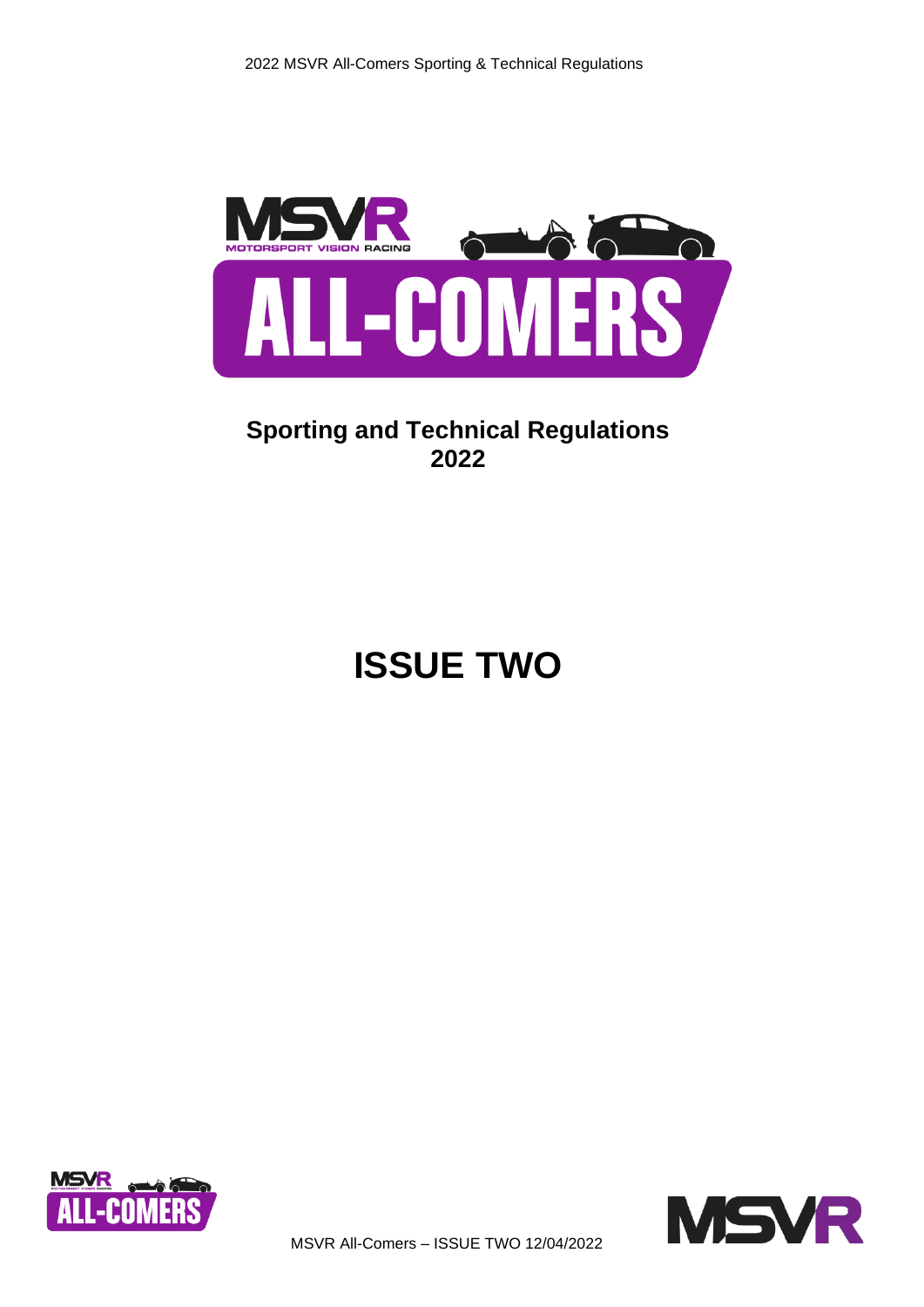# **1. SPORTING REGULATIONS - GENERAL**

# **1.1. Title & Jurisdiction:**

The 2022 MSVR All-Comers is organised and administered by **MotorSport Vision Racing** in accordance with the General Regulations of the Royal Automobile Club Motor Sports Association (incorporating the provisions of the International Sporting Code of the FIA) and these Series Regulations.

Series Permit: RS2022/005 Race Status: Interclub

# **1.2. Officials:**

- 1.2.1. Series Co-ordinator: William Marston
- 1.2.2. Series Scrutineer: Nigel Thorne
- 1.2.3. Series Stewards: Bill Shewan, Mike Dixon, Tony Johnstone

Any three of the above may reach a decision.

1.2.4. Clerk of the Course: David Scott or his appointed deputy

# **1.3. Competitor Eligibility:**

- 1.3.1 Entrants must:
	- (a) be fully paid up valid membership card holding members of MSVR and
	- (b) be in possession of a valid MOTORSPORT UK Entrants Licences.

# 1.3.2 Drivers and Entrant/Drivers must:

- a) Be current Members of MSVR and
- b) be in possession of valid Competition (Race) Club status Licence*, as a minimum*  or
- c) A professional driver, in possession of a valid Licence (featuring an E.U. flag) and medical, issued by the ASN of a member country of the European Union, or comparable country. ((H)25.2.1. applies)
- d) \*Or be in possession pf the highest grade of national Race licence or valid FIA International Licence, together with their ASN's written consent ((H)25.2. and FIA ISC Article 2.3.7.b applies)
- e) \*If participation in the series requires absence from education a driver, in full time school education is required to have the approval of their head teacher and a letter stating such approval from their school in order to fulfil registration for the Championship. A driver shall not take time out of their education to participate in motor sport without the prior written approval of their education establishment.
- 1.3.3. All necessary documentation must be presented for checking at all rounds when signing-on.
- 1.3.4 Membership of MSVR is free on entry into an event.

# **1.4. Registration:**

1.4.1. There is no registration fee for this series.



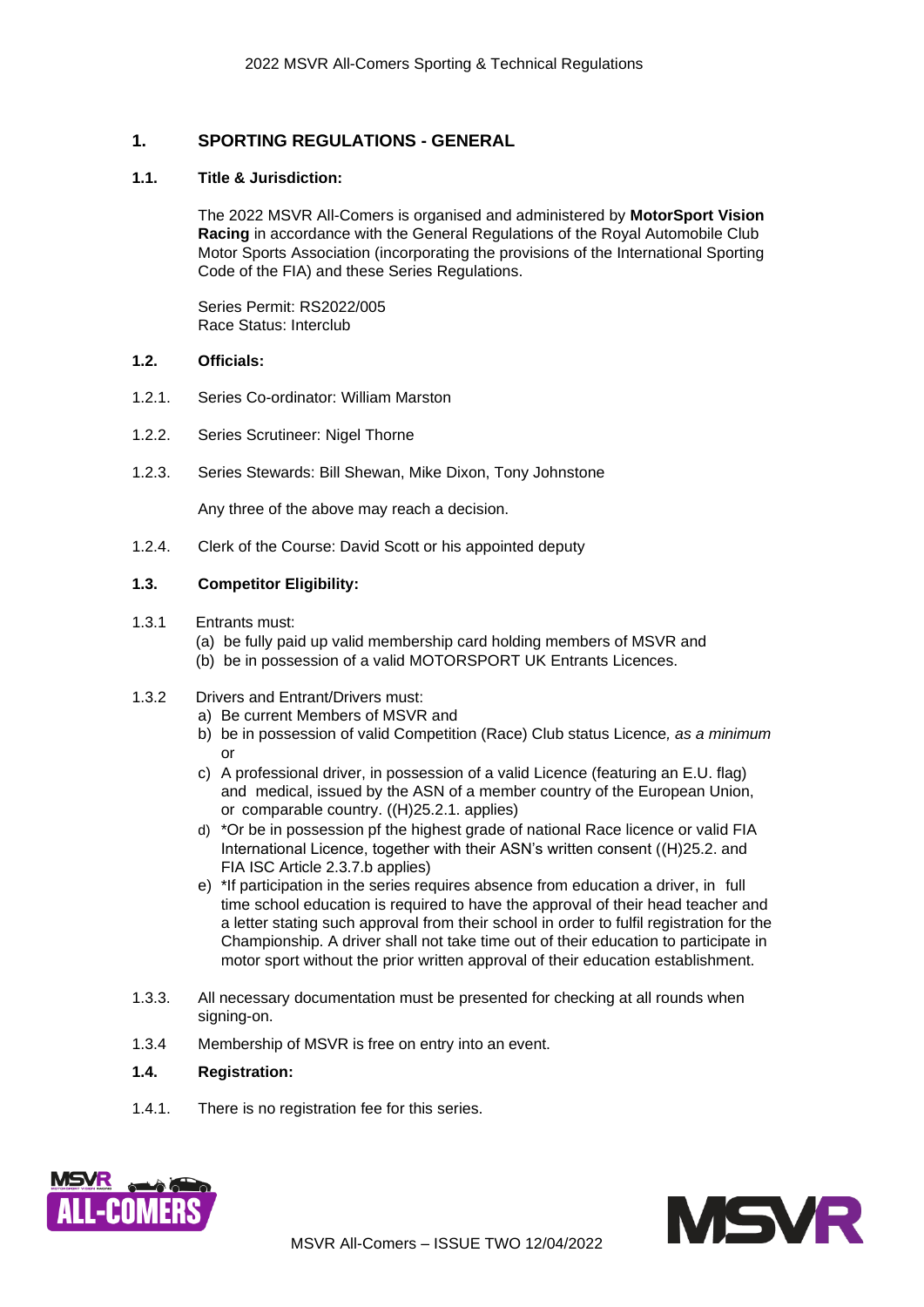# **1.5 Rounds:**

The **MSVR All-Comers** will be held over 10 Races at a selection of 2022 MSVR race meetings, these are shown below.

| Date               | <b>Venue</b>        | <b>Race Number</b> |
|--------------------|---------------------|--------------------|
| 21-22-May-22       | <b>Cadwell Park</b> | $1 - 2$            |
| 11-12-June-22      | Snetterton          | $3 - 4$            |
| 6-7-August-22      | <b>Brands Hatch</b> | $5-6$              |
| 13-August-22       | <b>Oulton Park</b>  | $7 - 8$            |
| 17-18-September-22 | <b>Brands Hatch</b> | $9 - 10$           |

Full details and any changes to the above race calendar can be found at: <http://www.trackdaytrophy.co.uk/> <https://www.msvracing.com/cars/race-series/msvr-all-comers/>

**1.6** Scoring – MSVR All-Comers is a series of standalone races.

# **1.7 Awards**

- 1.7.1 Awards will be provided by MSVR
- 1.7.2 Per Race: Trophies to:-

1<sup>st</sup>, 2<sup>nd</sup> and 3<sup>rd</sup> in each class (2 classes maximum) in each race.

1.7.3 Bonuses:

The series organising club will endeavour to obtain sponsored awards or bonuses during the series and reserves the right to introduce some at any time without any obligation to distribute such awards retrospectively.

1.7.4 Presentations:

Winners Caps and Trophies are to be provided for presentation at the end of each Race. Prize money and bonuses, if any, shall be posted to the Entrants within 10 days of the results of each round being declared final.

1.7.5 Entertainment Tax Liability:

In accordance with current government legislation, MSV Racing is legally obliged to withhold tax at the basic rate on all payments to non-UK resident sportsmen/women. That is, those persons who do not have a normal permanent residence in the UK.

The UK does not include the Isle of Man, Channel Islands or Eire. This means that, as the organiser, MSV Racing is required to deduct tax at the current rate applicable from any such payments they may make to non-UK residents.

Under certain circumstances, it may be possible for competitors to enter into an agreement with the Inland Revenue to limit the tax withheld. Any application for such



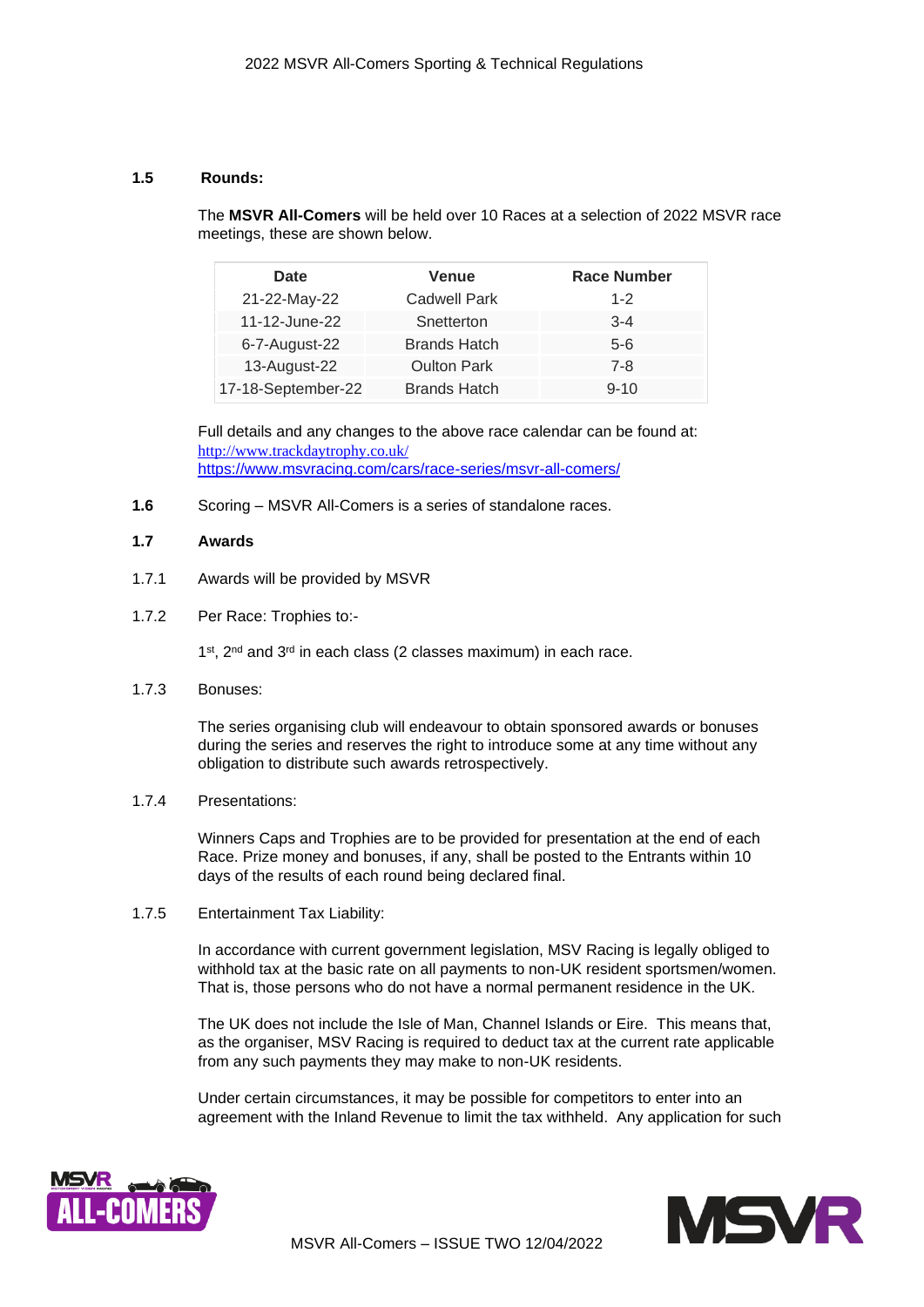an arrangement must be made in writing and not later than 30 days before the payment is due.

For further information contact:- The Inland Revenue, Foreign Entertainers Unit, Centre for Non-Residents, St John's House, Merton Road, Merseyside L69 9BB. Tel: 0151 472 6488 F 0151 472 6483.

#### 1.7.6 Title to all Trophies:

In the event of any Provisional Results being revised after any provisional presentations and such revisions affect the distribution of any awards the Competitors concerned must return such awards to the Series Coordinator in good condition within 7 days.

# **1.8 Team Radios**

1.8.1 No car or driver is permitted to use radio links or "car to pits" telemetry for data logging purposes, other than approved lap time data logging beacons.

# **2 SERIES EVENT MEETINGS & RACE PROCEDURES**

# **2.1 Introduction**

- 2.1.1 Competitors are responsible for sending in correct and complete entries with the correct entry fee prior to the closing date for entries before each event.
- 2.1.2 Incorrect or incomplete entries (Including Driver to be Nominated Entries) are to be held in abeyance until they are complete and correct and the date of receipt for acceptance of entry purposes shall be the date on which the Meeting Organiser receives the missing or corrected information or fee.
- 2.1.3 Any withdrawal or Entry or Driver/Car changes made after acceptance of any entry must be notified to the Meeting Organisers in writing. D25.1.12. applied
- 2.1.4 The Entry Fee for each event shall be specified on the entry form.
- 2.1.5 Reserves will be listed in the Final List of Entries published with Final Instructions or in a bulletin.

# **2.2 Cancellations and refunds**

- If a race entry is withdrawn, no refunds will be offered. However, if a withdrawal is received by the Series Organiser 14 days prior to the race, a credit will be offered towards the next race.. Withdrawals made within 14 days of a particular race will not be subject to any credit being offered.
- MSVR may cancel, postpone or alter any Date(s) or Track Time of the Event(s) in accordance with the requirements of any Governing Body and whether for reasons of Force Majeure or otherwise. In the case of cancellation or postponement, MSV shall notify the competitor of any such cancellation or postponement as soon as reasonably practicable. MSVR reserve the right to reduce Track Time during the



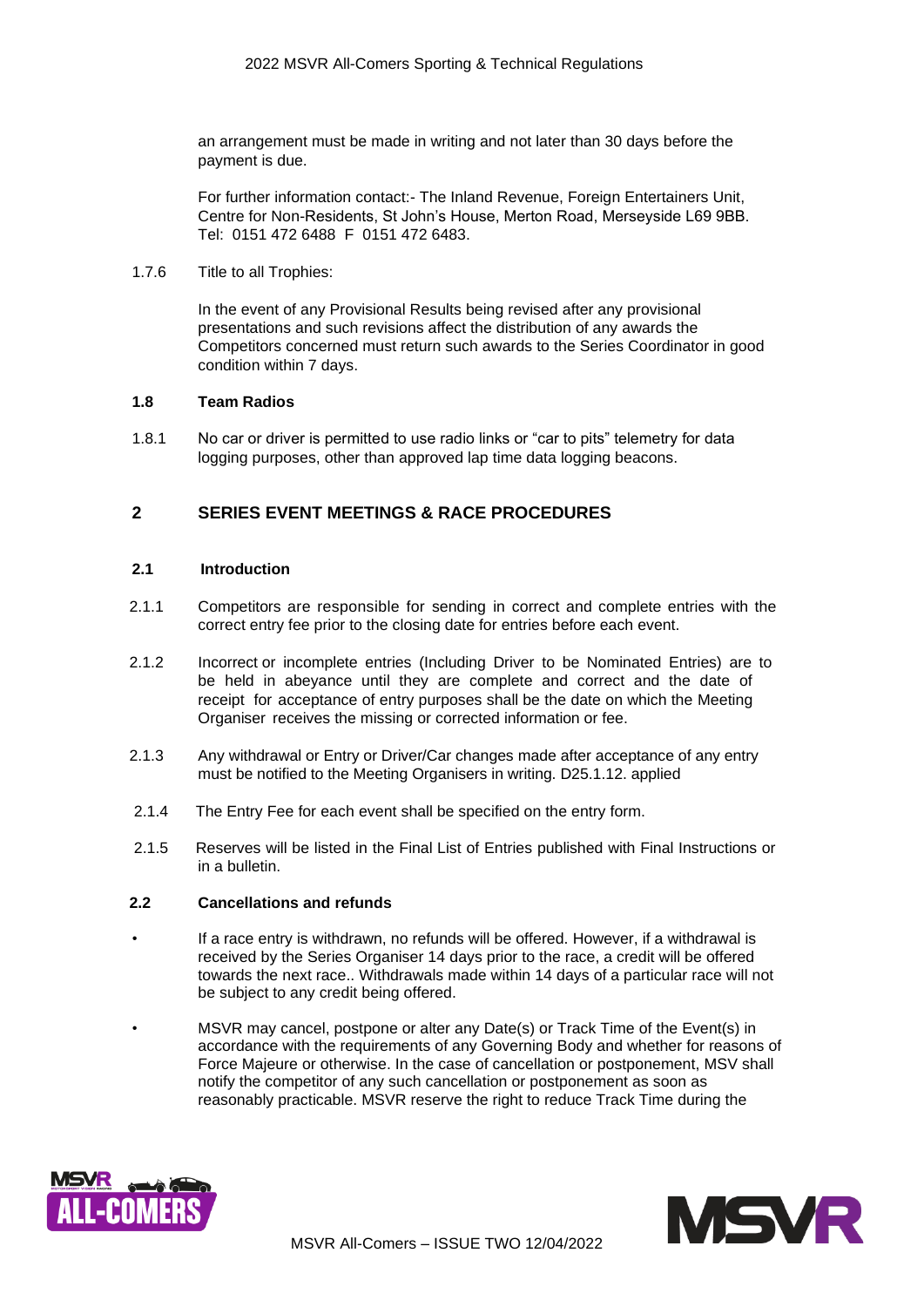course of the event, whether for reasons of Force Majeure or otherwise, without any repayment to the competitor.

# **2.3 Briefings:**

MSVR will notify Competitors of the times and locations for all briefings on the official timetable for the meetings. Competitors must attend all briefings.

# **2.4 Qualification Practice:**

- 2.4.1 Should any Practice session be disrupted the Clerk of the Course shall not be obliged to resume or re-run the session; the decision of the Clerk of the Course shall be final.
- 2.4.2 Each driver shall complete a minimum of 3 laps in the car to be raced, and in the correct session, in order to qualify (MOTORSPORT UK Regulation Q12.4).
- 2.4.3 The grid for race one will be formed from the fastest times in qualifying. The grid for race two will be formed from the results of race one.

# **2.5 Races:**

- 2.5.1 Should any race be disrupted the Clerk of the Course shall not be obliged to resume or rerun the race (Q12.15) (1.6.. above applies)
- 2.5.1 The minimum scheduled distance shall be 15 or 20 minutes whenever practicable but should any race distance be reduced at the discretion of the Clerk of the Course or Stewards of the Meeting it shall still count as a full and valid race.

# **2.6 Starts:**

- 2.6.1 All race start countdowns are to have a minimum elapsed period of 3 minutes from the time all cars are released to form up on the grid to the start of the Green flag Lap(s) in the formation as specified on the Track Licence for each circuit. Team personnel are not permitted on the grid unless instructed by an official.
- 2.6.2 All starts will be Rolling Starts.
- 2.6.3 Any cars removed from the grid after the 1 minute stage, or driven into pits on Green Flag lap, shall be held in the pit lane and may start the race after the last car to take the start from the grid has passed the startline or pitlane exit, whichever is the later.
- 2.6.4 Any drivers unable to start the Green Flag/Pace lap or start are required to indicate their situation as per MOTORSPORT UK Regulation Q12.11.2 and any drivers unable to maintain grid positions on the Green Flag Lap to the extent that ALL other cars are ahead of them, may complete the Green Flag lap but MUST remain at the rear of the last row of the grid but ahead of any cars to be started with a time delay.
- 2.6.5 Excessive weaving to warm-up tyres using more than 50% of the track width, and falling back in order to accelerate and practice starts, is prohibited.

In the event of any starting lights failure the Starter will revert to use of the National Flag.



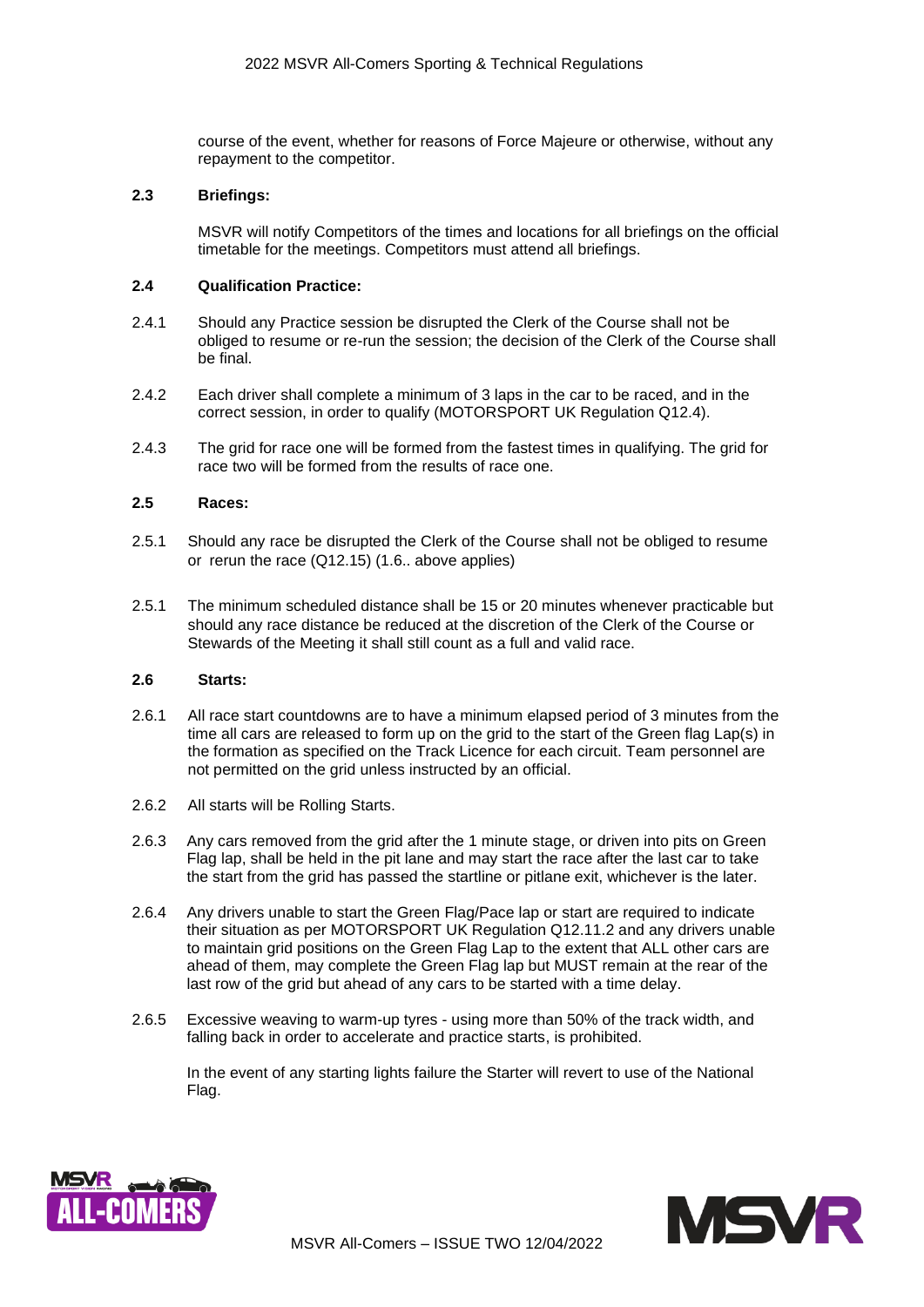Any alternative starting signal will be notified to competitors in Final Instructions.

# **2.7 Session Red Flag**

Should the need arise to stop any race or practice, RED LIGHTS will be switched on at the Startline and RED FLAGS will be displayed at the Startline and at all Marshals Signalling Points around the Circuit.

This is the signal for all drivers to cease circulating at racing speeds, to slow to a safe and reasonable pace and to return to the pit lane, during practice, and to the starting grid area, during a race, unless otherwise directed by officials.

Cars may not enter the Pits unless directed to do so. Work on cars already in the Pits must cease when a race is stopped.

# **2.8 Pits, Paddock & Pit-lane Safety:**

- 2.8.1 Pits & Paddock: Entrants must ensure that the MOTORSPORT UK, Circuit Management and Organising Club Safety Regulations are complied with at all times.
- 2.8.2 Pit-lane: The outer lane or lanes are to be kept unobstructed to allow safe passage of cars at all times. The onus shall be on all Drivers to take all due care and drive at minimum speeds in pit lanes.
- 2.8.3 Refuelling: May only be carried out in accordance with the MOTORSPORT UK General Regulations, Circuit Management Regulations and the SRs or Final Instructions issued for each Circuit/Meeting. Refuelling is not permitted during qualifying or the race.
- 2.8.4 Speed Limit: Pit Lane Speed Limit will be 60 km/h

# **2.9 Race finishes:**

After taking the Chequered Flag drivers are required to:

- I. progressively and safely slow down
- II. remain behind any competitors ahead of them,
- III. return to the Pit Lane Entrance/Paddock Entrance as instructed,
- IV. comply with any directions given by Marshals or Officials
- V. keep their helmets on and harnesses done up while on the circuit or in the pitlane.
- 2.9.1 Parc Ferme: After each qualifying session and race the vehicles must be presented directly for scrutineering. Any area deemed by the licensed Eligibility Scrutineer and/or his nominated representative will be subject to Parc Ferme conditions with no exceptions. This will include the track from the track to the finish line to the scrutineering area, the waiting area in front as well as the track from the scrutineering area to the Parc Ferme, but all areas may be used as necessary. Team personnel must not enter Parc Ferme unless invited by the Series Eligibility/Safety Scrutineer.

# **2.10 Results:**

All Practice Timesheets, Grids, Race Results are to be deemed PROVISIONAL until all vehicles are released by Scrutineers after Post Practice/Race Scrutineering and/or after completion of any Judicial or Technical Procedures. (MOTORSPORT UK regulation D26.3)



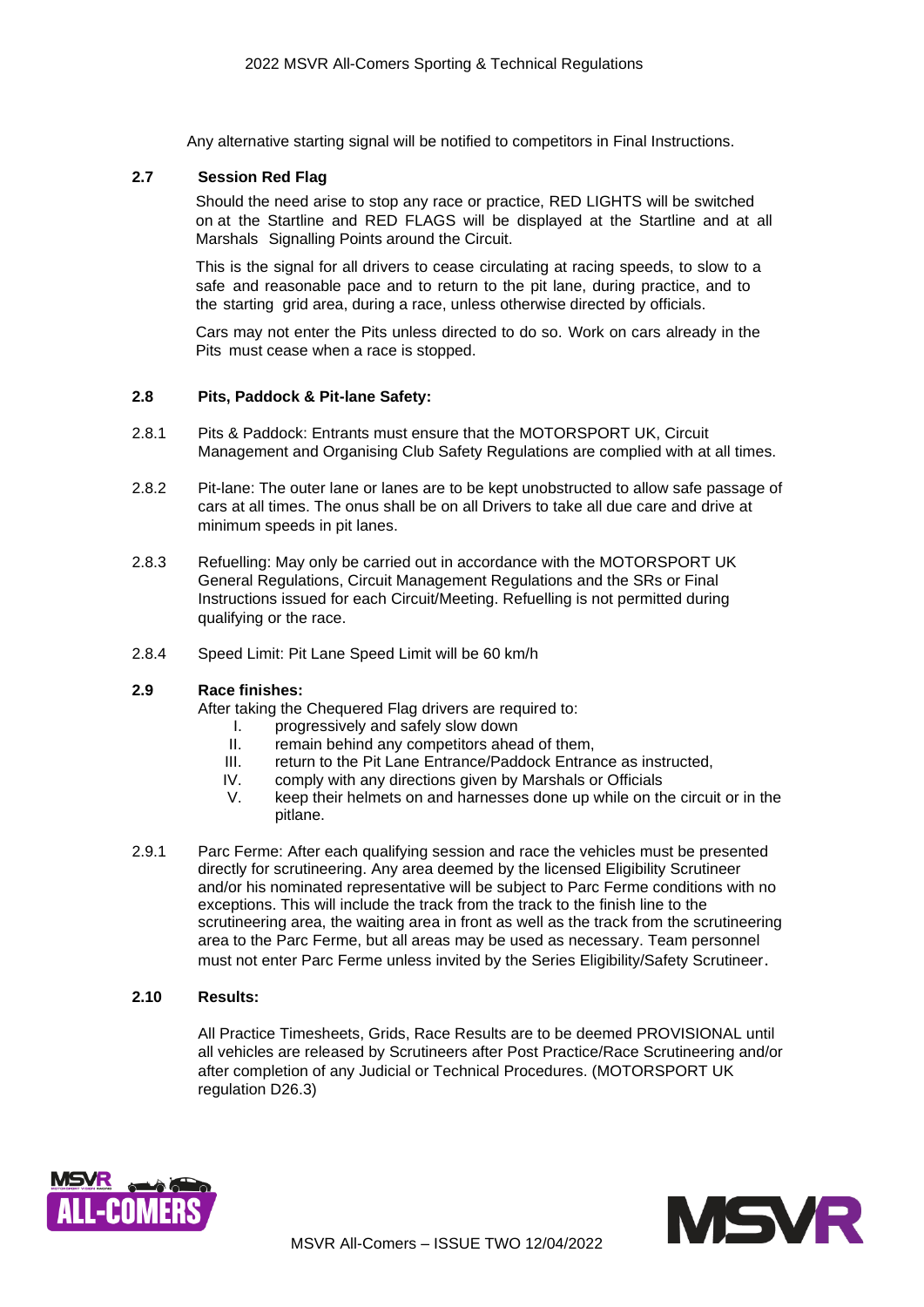# **2.11 Timing Modules**

- 2.11.1 All competitors will be required to fit Electronic Self Identification Modules to their cars for the purposes of accurate timing. It will be the responsibility of the competitor to fit these in the car in the position and manner specified. The Modules must be in place and functioning correctly for all qualifying practice sessions and races. The setting and servicing of these items must only be carried out by properly authorised MOTORSPORT UK licensed Timekeepers.
- 2.11.2 Competitors may not place electronic timing equipment within five metres of the official Start, Finish or any other official timing lines at any event or test session/day. Any such equipment placed within these zones will be removed.
- 2.11.3 Intentionally left blank.

#### **2.12 Operation of Safety Car**

The Safety Car will be brought into operation and run in accordance with Section Q, Appendix 3 of the MOTORSPORT UK General Regulations.

#### **2.13 Onboard Cameras**

On board cameras are permitted but must comply with MOTORSPORT UK Regulation J5.21.

# **3 SPECIFIC SERIES REGUALTIONS**

3.1 All cars must conform to the technical regulations covered from Article 5 in this document

# **4 SPECIFIC SERIES PENALTIES:**

In accordance with Section C of the current MOTORSPORT UK Yearbook and these regulations.

# **4.1 Infringements of Technical Regulations:**

4.1.1 Arising from post practice Scrutineering or Judicial Action:

Minimum Penalty: The provisions of MOTORSPORT UK Regulations: C3.3.

4.1.2 Arising from post race Scrutineering or Judicial Action:

Minimum Penalty: The provisions of MOTORSPORT UK Regulations: C3.5.1 – C3.5.2

For infringements deemed to be of a more serious nature the Clerk of the Course and/or Stewards of the Meeting are to invoke the provisions of Regulation C3.5.1 (c).

#### **4.2 Additional specific series penalties:**

4.2.1 In order to maintain standards of conduct, the series coordinator will monitor all officials / observers reports of adverse behaviour at race meetings. If any individual is included on such reports during one racing season the series coordinator will notify



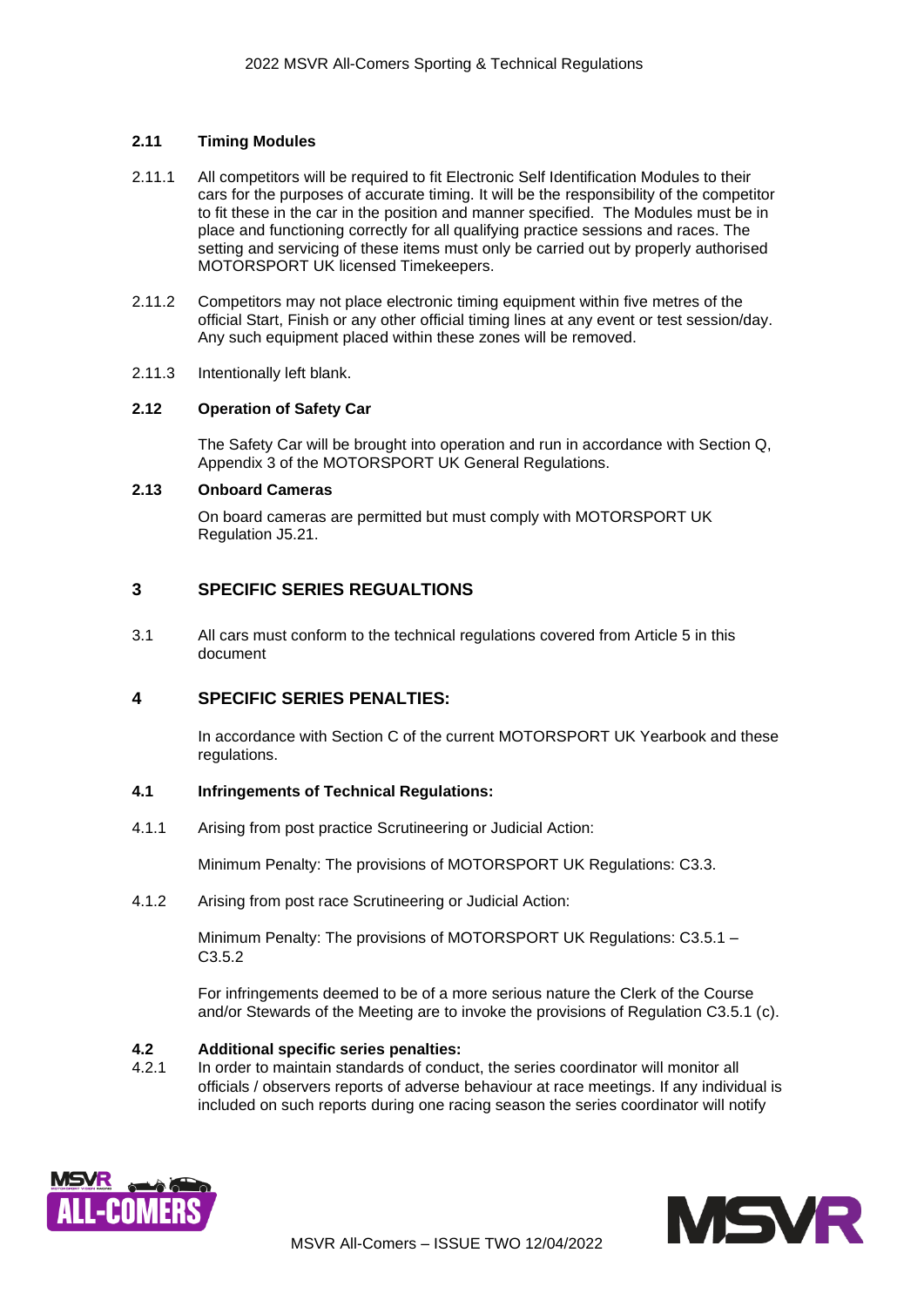the organisers who will issue a warning letter that his / her driving behaviour is to be specifically observed at future race meetings. Adverse second such report during this period of observation may result in a formal warning being issued. Further reports may be referred to the Series Stewards for consideration of further sanctions including but not limited to possible refusal of further race entries or other sanctions as seen fit.

- 4.2.2 The Clerk of the Course may impose a Stop & Go or Drive Through penalty for infringements of the regulations in accordance with MOTORSPORT UK Regulation Q12.26.
- 4.2.3 The Clerk of the Course may impose a grid position penalty for the next race or races of the Series for infringements of the regulations.
- 4.2.4 The Clerk of the Course may impose such penalties as appropriate according to the powers granted to him in G5.3.

# **5 TECHNICAL REGULATIONS**

# **5.1 Introduction:**

The following technical regulations are set out in accordance with MOTORSPORT UK specified format, and it should be clearly understood that if the following texts do not clearly state that you can do something you should seek clarification from the series organisers prior to making any changes.

The organisers reserve the right to modify these series regulations as appropriate to ensure close competitive racing at all times.

Exceptions to the Technical Regulations may be made providing they are:

• Approved by the series organisers and scrutineers in advance.

In any case, all MOTORSPORT UK safety requirements must be adhered to as specified in the current Motorsport UK Yearbook.

# **5.2 Description:**

The MSVR All-Comers is for Competitors participating in any closed wheel vehicle.

Vehicles of commercial type, such as a van/pick-up which were initially intended solely for commercial or goods carrying, are also permitted to take part in the series.

All entries are at the discretion of the Series Organisers.

5.2.1 Cars will run in two classes based on the below criteria:

Class 1 – Sports Racing and GT Cars\* Class 2 – Saloons and Hatchbacks\*

\*All cars will be allocated to a class based on the information made available to the organisers at the time of entry. The organisers reserve the right to move vehicles to a different class during an event if there is an obvious speed advantage over other cars in their class, and add additional classes if deemed necessary.



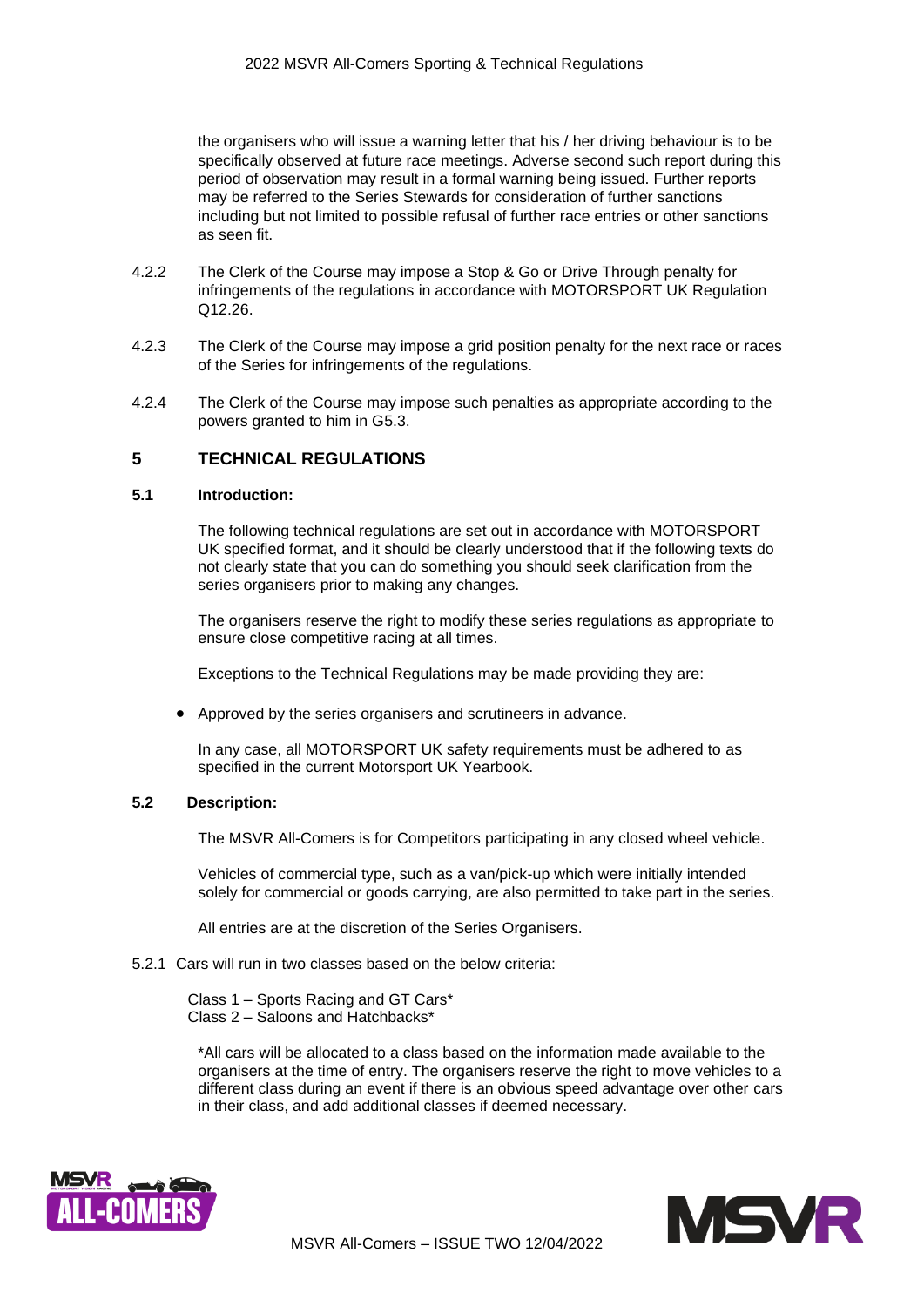# **5.3 Presentation**

Cars must be presented to a high standard. Unpainted panels, unrepaired damage or cars not achieving a satisfactory level of preparation and presentation, as judged by the series scrutineer, may receive a warning and may ultimately result in exclusion.

Presentation for a vehicle for scrutineering is a declaration by the entrant that the vehicle is eligible for that event and fully complies with the series regulations.

# **5.4 Safety Requirements:**

The following Articles of MOTORSPORT UK Blue Book 'Section K Competitors: Safety' regulations are highlighted as being applicable (but not to the exclusion of any other) MOTORSPORT UK General Regulations that automatically apply – see 5.1 above.

K 1.2.1 & K 1.2.2 – ROPS (Roll over protection systems) general safety specifications K 1.2.3 - ROPS, Compulsory Diagonal Member K 1.3.4 - ROPS, optional reinforcement K 2.1 - Seat belts K 3.1 - Fire extinguisher K 5.1 & K 5.2 - Red Warning Light K 6 - Tank Fillers, Vents and Caps K 8 - External circuit breaker (see also G120 & 121) K 9 – Race Overalls (in particular, K 9.1.1) K 10 – Crash Helmets K 13 - Head restraints

# 5.4.1 **Safety Harnesses**

In order to maintain the integrity of the harness system in the event of an accident, it is recommended that these should be a minimum of five-point attachment, in accordance with Q13.10.2.

# 5.4.2 **Seats**

Please see Motorsport UK regulation K2.2 for further information on Seat choice and installation, taking into account the lateral forces to be expected.

# **5.5 General Technical Requirements & Exceptions**

All vehicles must comply with the relevant sections of the 2022 MOTORSPORT UK Yearbook Section J and Section Q (Tech Regs) up to and including Q13.11.5

- 5.5.1 Competitors registering in this Series do so in the full knowledge that the organisers reserve the right to require the Series Scrutineer to carry out, record and enforce eligibility checks which may include the sealing of component(s) for subsequent checking. The costs of such checking shall be borne by the series organisers but the organisers shall not be liable for the costs of stripping or reassembly or rebuilding of vehicles after the checks have been carried out.
- 5.5.2 Advertising on vehicles is subject to requirements set out in MOTORSPORT UK Yearbook Q13.2.2 and H28.



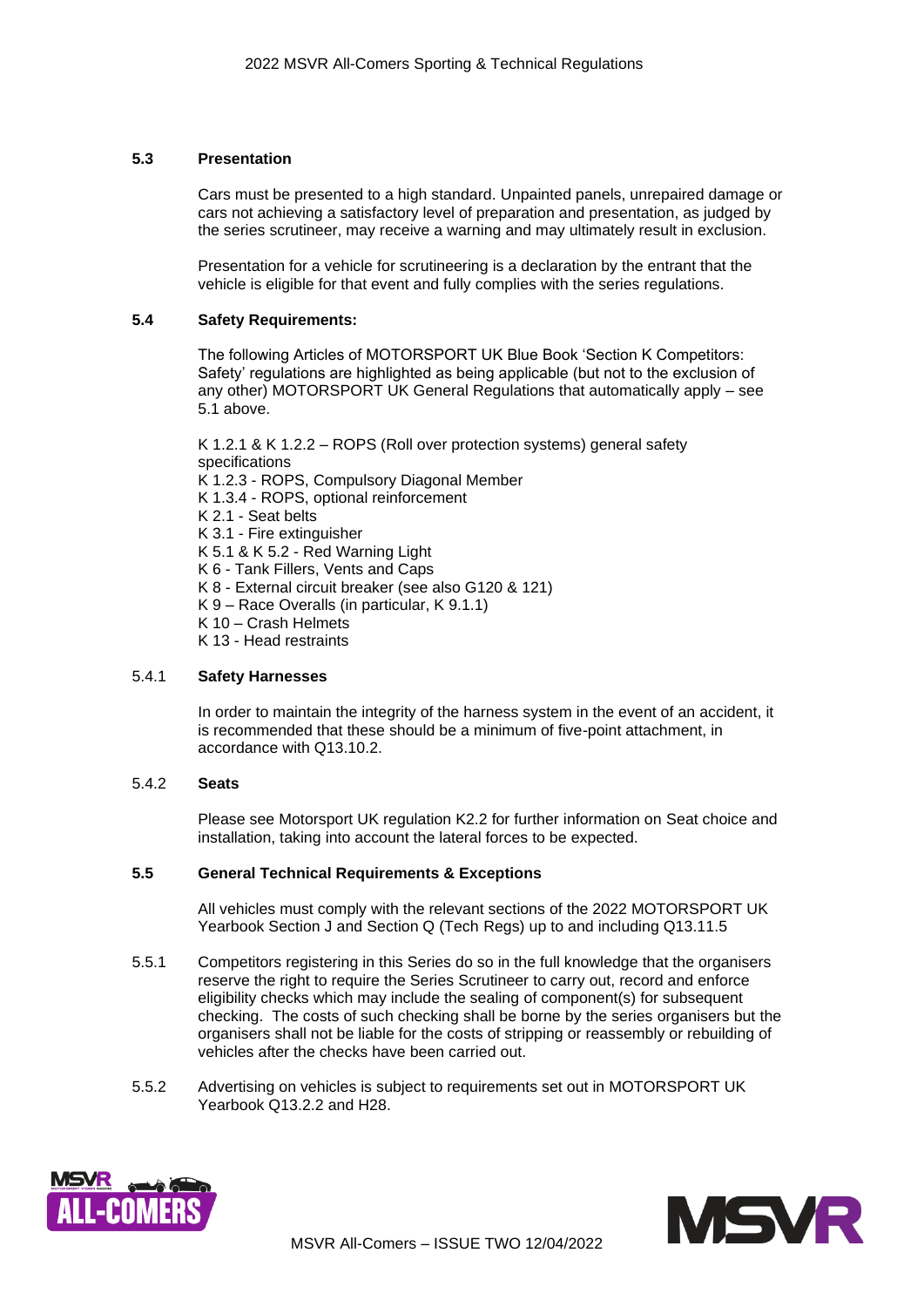- 5.5.3 All vehicles must comply with MOTORSPORT UK General Technical Regulations and the relevant parts of the MOTORSPORT UK Yearbook except where specified below.
- 5.5.4 Vehicles must be fitted with at least two externally mounted rear view mirrors.
- 5.5.5 Engines may be sealed at any time by a Licensed Eligibility Scrutineer and only by written permission in advance from the series organisers or series Eligibility Scrutineer may seals be broken.
- 5.5.6 The Car Specification elements of the Series Registration documents must be fully completed and will form part of a declaration of the cars suitability to align with this series. This document should be with the car when presented for scrutineering.
- 5.5.7 If a workshop manual or manufacturers specification sheet specifically for the model being raced is not available, then a manual for the standard version of the vehicle with any other relevant supplementary information to prove the authenticity of the up rated model would be acceptable. The onus is on the entrant to prove eligibility of the model.

#### **5.6 Chassis:**

Chassis is free subject to MOTORSPORT UK requirements.

#### **5.7 Bodywork:**

Bodywork is free subject to MOTORSPORT UK requirements.

# **5.8 Interior:**

Interior is free subject to MOTORSPORT UK requirements.

#### **5.9 Engine:**

Engine is free subject to MOTORSPORT UK requirements.

#### **5.10 Suspension:**

Suspension is free subject to MOTORSPORT UK requirements.

# **5.11 Transmission:**

Transmission is free subject to MOTORSPORT UK requirements.

# **5.12 Electrical:**

Electrical equipment is free subject to MOTORSPORT UK requirements.

# **5.13 Brakes:**

Brake systems are free subject to MOTORSPORT UK requirements.

# **5.14 Wheels and Tyres:**



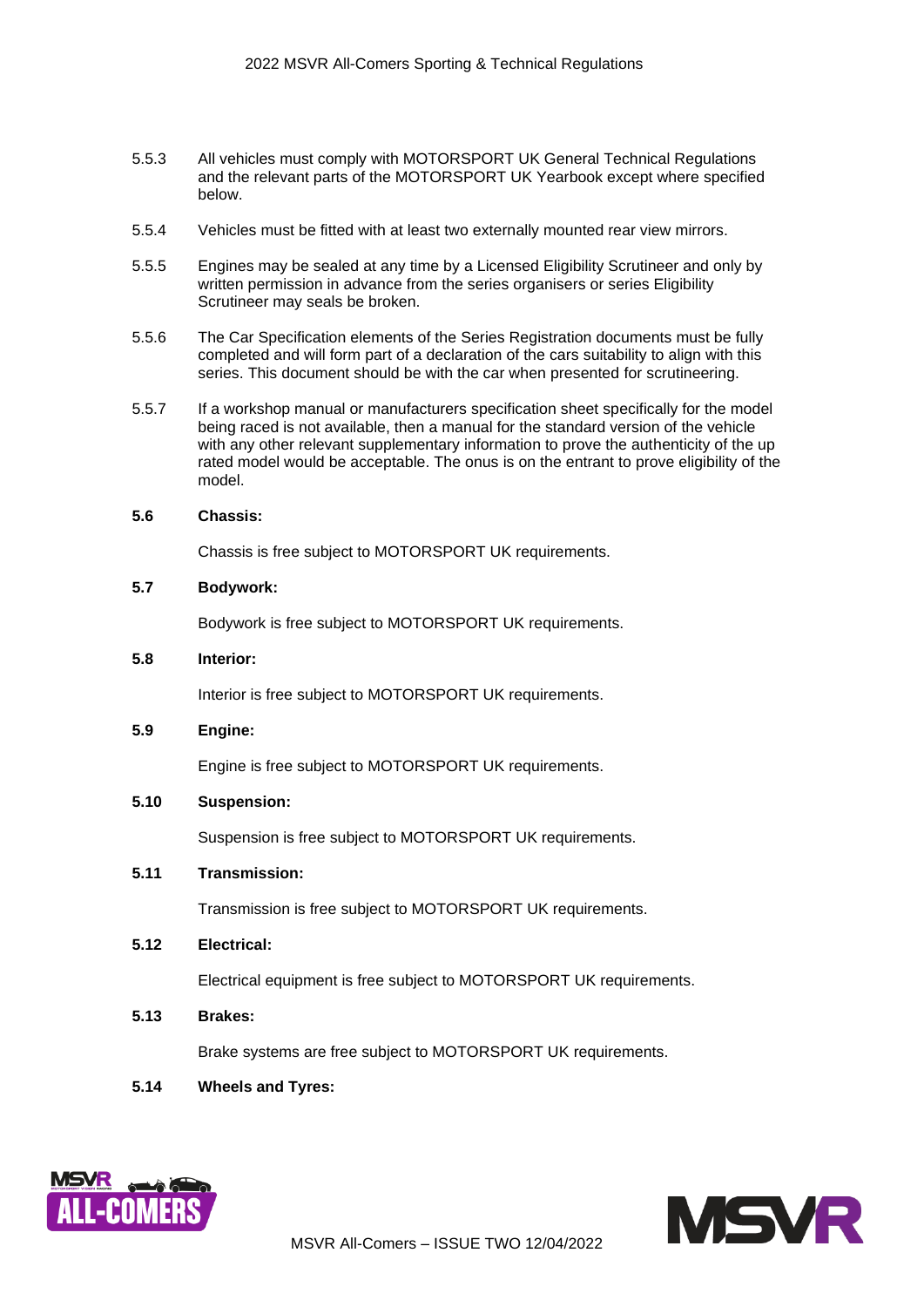# **Wheels:**

Wheel size and material is free, subject to MOTORSPORT UK requirements.

# **Tyres**

Tyres must be from list 1A,1B or 1C from the MOTORSPORT UK list of eligible tyres. Slick tyres are permitted.

# **5.15 Weights:**

Weight is free, subject to MOTORSPORT UK requirements.

# **5.16 Numbers and Series Decals:**

- 5.16.1 Only competition numbers as allocated by the series Registrar shall be displayed in accordance with MOTORSPORT UK regulation J *Appendix 1,* Drawing 4 and shall remain as allocated until the end of the season in question.
- 5.16.2 All vehicles must display the series advertising material associated with a Series sponsor as required by the series. These stickers will be provided to you at signingon for the event.

MSVR sticker on both sides of the vehicle MSVR All-Comers sticker on both sides of the vehicle

Further sponsors may be added at a later date.

# **6 APPENDICES:**

# **6.1 Race Organising Contacts:**

MotorSport Vision Racing Brands Hatch Longfield Kent DA3 8NG Tel: +44(0)1474 875215 Fax: +44(0)1474 874766 E: [allcomers@msvracing.com](mailto:allcomers@msvracing.com)

- **6.2 Commercial Undertakings:** None
- **6.3 Agreed Waivers:** None.

# **6.4 Log Books:**

A central logbook will be held by the eligibility scrutineer where specific eligibility infringements will be recorded and a copy issued to the entrant at scrutineering.

# **6.5 APPENDIX 1: RACE WITH RESPECT**